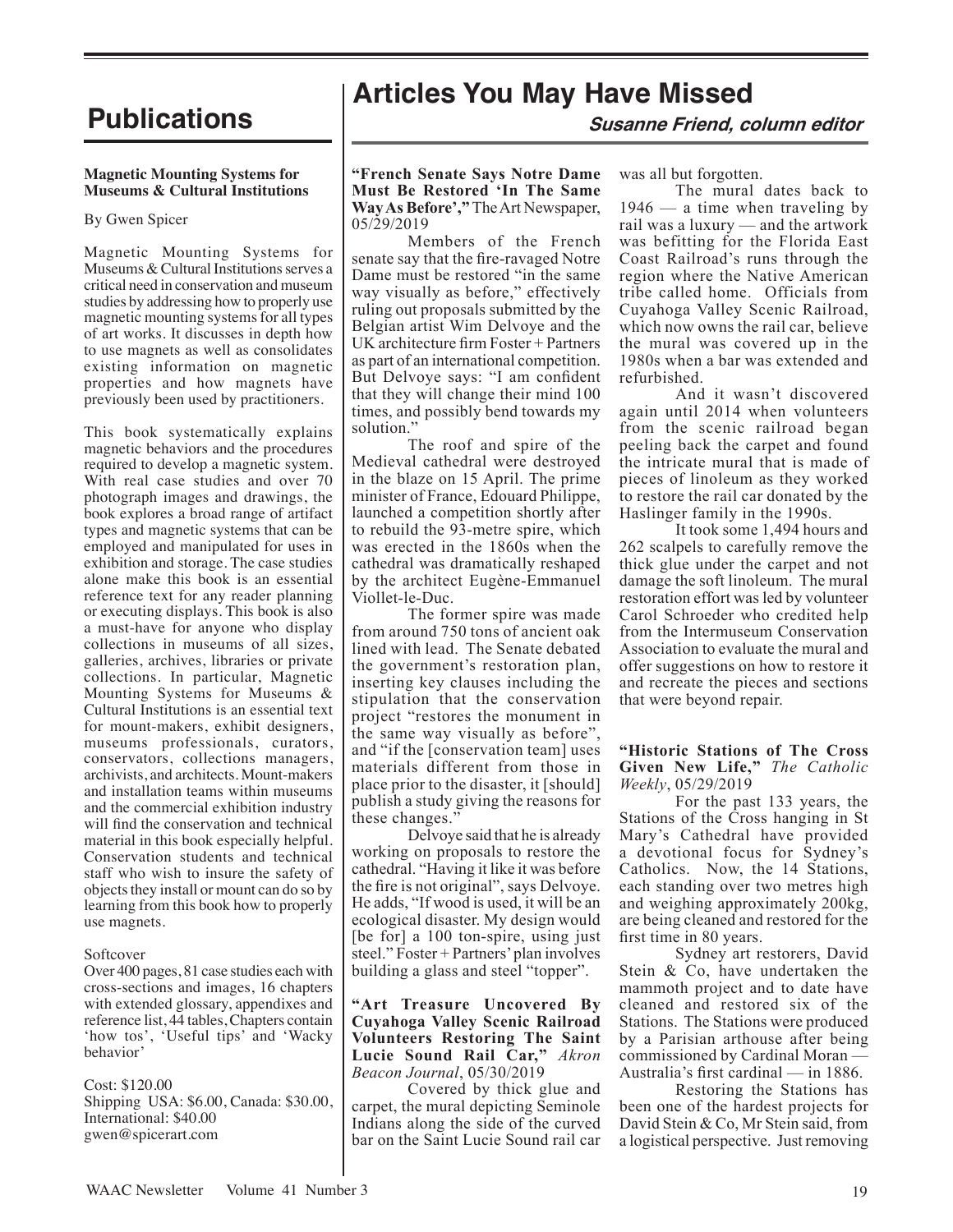them from the Cathedral required a specialist hoist which only made it through the doors of the Cathedral by 3cm. Originally it was thought the 133 year-old paintings would need a simple clean. However upon closer inspection it was found the works were in dire need of restoration.

Over the last 80 years, the Stations have sustained water damage and stains, insect damage, tears and rips to the canvases, build-up of dust and grime and over-painted areas from previous restorations. It was determined that it would not be possible to complete the necessary work on the Stations without first removing them from the Cathedral and transporting them to Stein & Co's art restoration studio.

### **"Patience and a Steady Hand: Increasing Diversity in Art Conservation,"** *Yale News*, 06/11/2019

Fifteen students from historically black colleges and universities (HBCUs) recently received a hands-on introduction to art conservation during the 2019 Yale-HBCU Student and Mentor Institute in Technical Art History (SMITAH), a program that exposes scholars from HBCUs to careers in the cultural heritage sector with a focus on preservation and conservation.

A partnership between Yale and the Alliance of HBCU Museums and Galleries, the program is aimed at increasing diversity, equitable representation, and inclusion in the museum field, which is predominantly white.

Over the course of the weeklong program, the students learned about conservation issues museums and galleries face, the analytical tools and techniques used to examine art objects and diagnose problems, and the relationship between making art and conserving it.

There is a glaring lack of diversity in the cultural heritage sector. African Americans represent about 1.5% of cultural-heritage professionals, while whites account for 85%, according to the Andrew W.

Mellon Foundation. In 2017, Caryl McFarlane and Jontyle Robinson, curator of the Tuskegee Legacy Museum at the Tuskegee University, formed the HBCU Alliance of Museums and Art Galleries to promote diversity in the cultural heritage sector, targeting preservation and conservation.

The effort is already producing results, McFarlane said. "Building on what was established in 2017, we are now seeing our undergrad students begin to move into the profession and into graduate school," she said. "We've had students receiving offers and scholarships from graduate schools that would not have happened without the program. In short, this program is working."

#### **"Conservation Project Channels Thinking of Angkor's Original Builders,"** *The Art Newspaper,* 06/13/2019

The World Monuments Fund (WMF) is celebrating a milestone in its ongoing work at the Angkor archaeological park in Cambodia: the completion of a decade-long \$4.8m conservation effort on the eastern side of Phnom Bakheng, one of the site's oldest temples.

Constructed as a stepped pyramid atop a hilltop in the late ninth and early tenth centuries, it was the state temple of the first Khmer capital and is considered one of the world's greatest architectural treasures. Angkor was the seat of the Khmer Empire from the ninth to the 15th century.

In recent decades a shift in the flow of water across Phnom Bakheng amid heavy tourist traffic had jeopardised its long-term viability, prompting the WMF to seek a solution. Devotional shrines erected on the various levels had become destabilised because of a gradual change in the pitch at the ground level of the various terraces, says Lisa Ackerman, the interim chief executive of the WMF.

After detailed studies beginning in 2004, the fund set out in 2008 to stabilise and restore the site by "deconstructing all of the terraces and repitching them so that the water rolled in the direction we wanted", she explains. "It was really a complicated jigsaw puzzle."

Using two cranes, a team of 80 to 90 conservation technicians removed hefty terrace stones–some weighed as much as 600 pounds– and waterproofed the foundation by laying a PVC membrane atop the dirt, Ackerman says.

Then the stones were cleaned and put back, sometimes with slight retooling, along with new stones retrieved from the side of the hill at Phnom Bakheng and inserted in places where stones had been lost.

The next challenge is to embark on the restoration of the western half of Phnom Bakheng, which could take eight years including the research and planning phase, Ackerman says.

#### **"2D-IR Spectroscopy for Oil Paint Conservation: Elucidating the Water-Sensitive Structure of Zinc Carboxylate Clusters in Ionomers,"** *Science Advances*, 06/21/2019

The molecular structure around metal ions in polymer materials has puzzled researchers for decades. This question has acquired new relevance with the discovery that aged oil paint binders can adopt an ionomer structure when metal ions leached from pigments bind to carboxylate groups on the polymerized oil network.

The characteristics of the metal-polymer structure are expected to have important consequences for the rate of oil paint degradation reactions such as metal soap formation and oil hydrolysis.

Two-dimensional infrared (2D-IR) spectroscopy was used to demonstrate that zinc carboxylates formed in paint films containing zinc white pigment adopt either a coordination chain– or an oxo-type cluster structure. Moreover, it was found that the presence of water governs the relative concentration of these two types of zinc carboxylate coordination.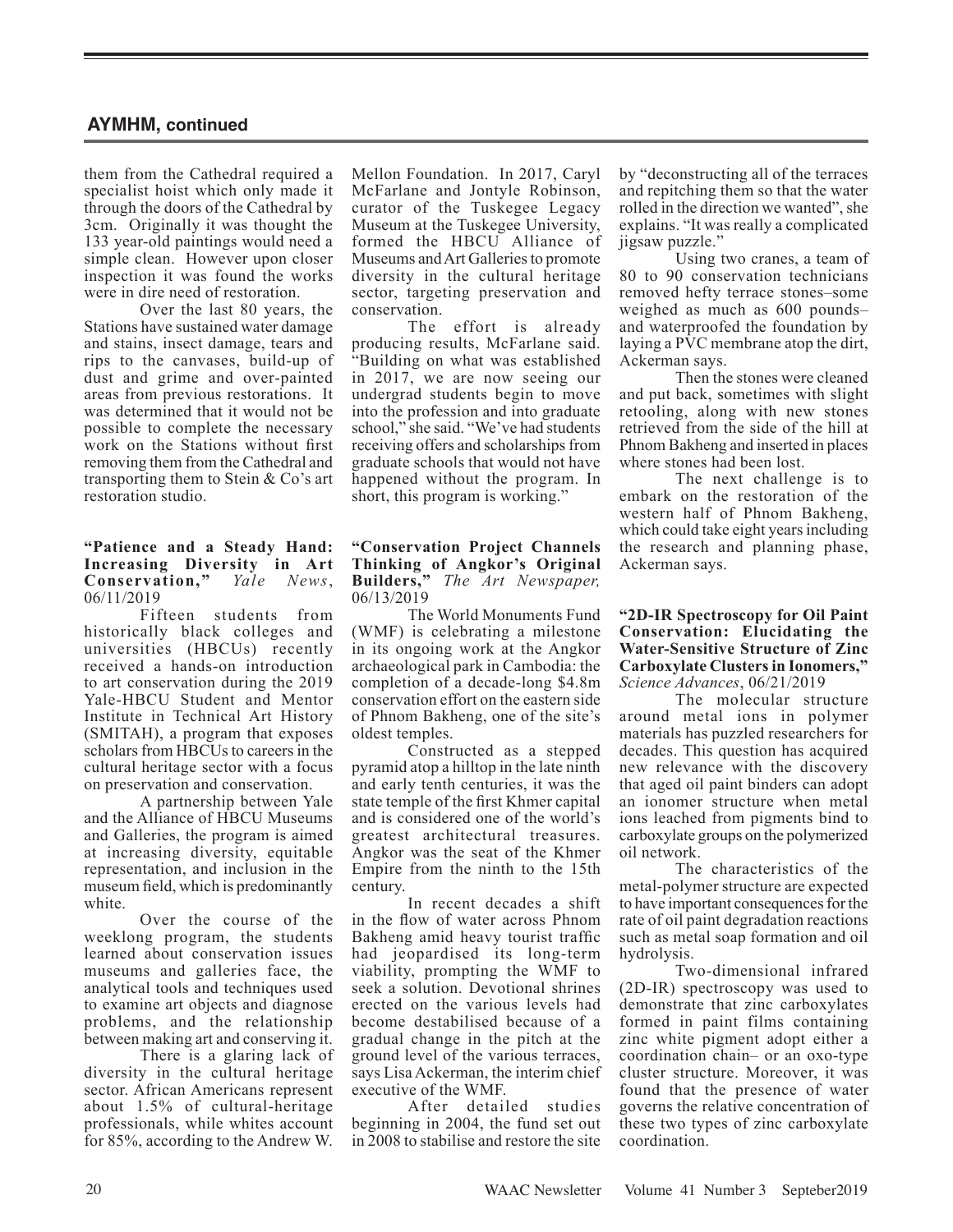The results pave the way for a molecular approach to paintings conservation and the application of 2D-IR spectroscopy to the study of polymer structure.

#### **"Historic Mural Unveiled at Fairfield Museum,"** *Fairfield Citizen,* 06/22/2019

A nearly-lost piece of local history — the stunning 8-foot by 20foot mural of Black Rock Harbor by renowned muralist Robert Lambdin — has been restored to its former glory. The \$40,000 restoration of Old Black Rock Harbor, a mural painted in 1948 by the Westport muralist, has been completed and the mural was unveiled today at the Fairfield Museum & History Center.

Lambdin's work originally hung at the Black Rock Bank and Trust Co., located on the corner of Fairfield Avenue and Brewster Street in Bridgeport until 2017, when the long-abandoned building underwent a renovation. The Fairfield Museum worked with the building's new owner Tom Quinn to rescue the mural, which had been damaged through years of neglect.

Bank of America had a special interest in this project, as the bank acquired Black Rock Bank and Trust Co. in the 1990s. The careful restoration of this rare icon of Black Rock's history was conducted by the Williamstown Art Conservation Center in Massachusetts, one of the top art conservation labs in the country.

During the 1930s and 40s, Lambdin (1886-1981) had been one of Connecticut's most soughtafter muralists, winning several commissions through the Works Progress Administration to depict American life in public buildings such as libraries, schools and post offices.

In the mid-1940s he spent two months researching Black Rock's history at the Fairfield Historical Society (now the Fairfield Museum) and then three months working on the piece. It depicts Black Rock Harbor as he envisioned it in the early 1800s, with a ship unloading its cargo onto

the docks and Black Rock Harbor Lighthouse in the background. The mural was presented at an open house in 1948.

#### **"The Secret Tech Problem at Modern Art Museums,"** *Popular Mechanics*, 06/24/2019

This year, two people will receive master's degrees in the conservation of time-based media from New York University.

It might not seem like much, but they're the first with that type of specialization. Most time-based media conservators were trained in other media and ultimately fell into the field. Glenn Wharton, for example, was trained as a sculpture conservator before moving into time-based media at New York's Museum of Modern Art (MOMA). He's now the professor of museum studies at NYU.

As the 21st century dawned, time-based media started to have problems with its technology. Computers continued to offer new operating systems. The digital cameras that supplanted film were then supplanted by bigger cameras.

"There's this misconception that all digital photo files are the same," says J. Luca Ackerman, an associate conservator with the Better Image, a New York firm dedicated to photo conservation, "but digital photos could become archaic as file sizes get bigger.

At some point, old digital photos won't be usable. We're constantly facing the idea of data migration." The most vexing timebased media conservation issue may be software-based art. If an artist uses commercial software to create a work, the copyright to the software needs to be acquired, and the software must be monitored for updates to properly display the art.

Additionally, any digital medium carries with it the possibility of corruption. Says Ackerman, "There's a concerning push to replace materials with digital prints. They won't last more than five to 10 years, and people aren't investing enough in preservation. Digital prints are replacement, not preservation."

Wharton says digital art, like all other art, needs a safe repository. "We need a server, we need it backed up off site, and we need a high manner of integrity," But the process and the safeguards require the right type of person.

Beyond the technical issues in archiving and safeguarding timebased media, there are also ethical implications. A piece of art can have a variety of stakeholders in addition to its creator, including people who are involved on a transactional level, like gallery representatives, auctioneers, insurance appraisers, buyers, and sellers.

One of the hallmarks of time-based media is the concept of variable art, a term that came into the art lexicon in the early 2000s and also poses its own ethical issues.

"Every time the artwork is installed, it's going to be different," Wharton says. "What's the variance? What kind of interpretive authority is the artist giving to the owner? Ackerman says, "When it comes to time-based media, we're definitely still in an era of discovery," he says. "But this is where things are going."

#### **"Infamous Botched Art Restoration In Spain Gets Makeover,"** *AFP News*, 06/24/2019

A 16th century sculpture of Saint George in Spain whose amateur restoration left it looking like what many said was a cartoon character has been brought back to its original state, regional authorities said Monday.

The botched restoration sparked anger when it came to light last year, drawing comparisons with a similar infamous renovation in 2012 by an elderly parishioner of a fresco of Jesus Christ which resembled a palefaced ape with cartoon-style eyes.

The wooden statue of St George charging a horse in the San Miguel church in Estella, a town in Spain's northern Navarra region, had turned a dark brown with age. But its restoration by a local crafts business left the soldier with a pink face and a surprised look. Authorities fined the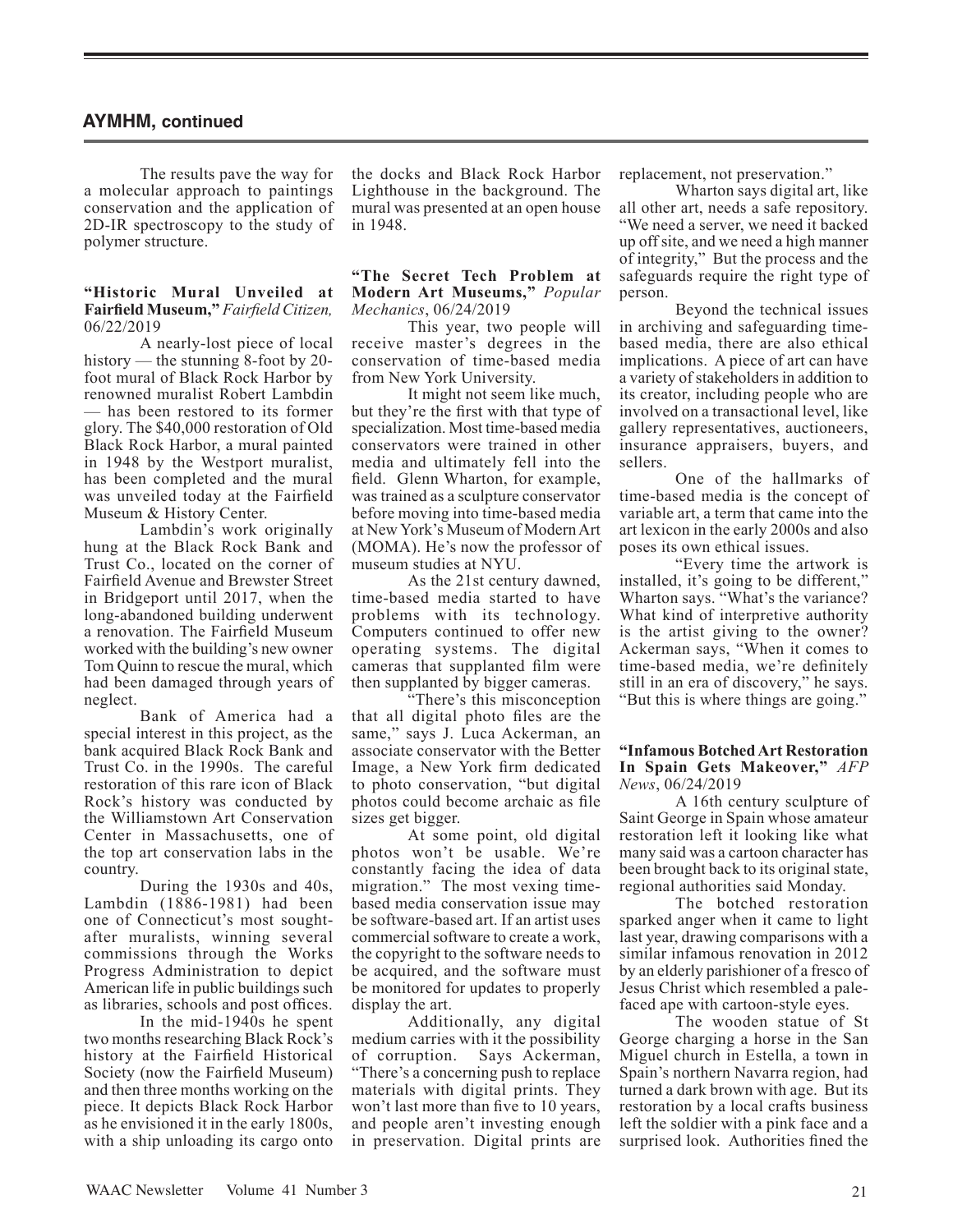church and the crafts business 6,010 euros (\$6,840) each.

Now, after three months of work in an official laboratory in the nearby city of Pamplona for a cost of 30,000 euros paid by the parish, St. George is back to normal, the government of Navarra announced. Or almost. There is irreversible damage, with some of the sculpture's colours lost forever, Fernando Carrera, spokesman for Spain's art conservation-restoration association, told AFP.

He said this was just "the tip of the iceberg of so many cases that don't appear in the press." "It's constant," he added. "There is a problem in management of Spain's historical heritage," said Carrera, pointing to the law that doesn't clearly state "who must intervene" when a work of art needs to be restored, on top of general rule-breaking.

#### **"How a Concierge Restored 200 Van Gogh Paintings, Including The Sunflowers,"** *The Art Newspaper*, 06/28/2019

Jan Cornelis Traas, the caretaker of a museum building in The Hague, was entrusted with restoring around 200 Van Gogh paintings between the wars.

Revelations about his role were given in a paper presented by Ella Hendriks, the Van Gogh Museum's former senior conservator, at a symposium in Amsterdam last Friday.

Until now Traas has remained an obscure figure, since he never published anything and apparently kept no records of his work. In 1922, at the age of 20, he was taken on as the caretaker of the Mesdag Museum in The Hague. In 1924 Traas began by repairing frames and the following year he began simple work on paintings. The museum director asked the Rijksmuseum to train Traas, but their restorers responded that they were "too busy".

In early 1927 Traas was entrusted with restoring a group of the Van Gogh family's pictures, including the version of the Sunflowers which

is now in the Van Gogh Museum. He undertook a comprehensive restoration of the still life, which extensive structural work, including cleaning and lining, which explains why the Amsterdam Sunflowers has lost much of its original vibrancy.

Later in 1927, after treating the Sunflowers, Traas undertook his first organised training at the Kunsthistorisches Museum. In 1961 Traas also restored the Sunflowers for a second time. Earlier this year conservators at the Van Gogh Museum considered further work to try to bring the painting back closer to its original condition, but this was ultimately deemed inadvisable because of the consequences of the 1927 and 1961 restorations.

The 200 Van Gogh paintings which Traas restored for the family between 1926 and 1933 represent nearly a quarter of the artist's works. Hendriks, now a professor at the University of Amsterdam, says that the Traas treatments should be seen in the context of his time. But it remains highly disturbing that a restorer with virtually no formal training and with little experience should have been given the task of restoring so many of Van Gogh's paintings.

#### **"You Can Finally Swim in the Hearst Castle Pools,"** *Architectural Digest*, 07/01/2019

Hearst Castle's Neptune Pool is now the hottest place to take a dip along California's Central Coast. Only it will require you to join The Foundation at Hearst Castle with a minimum donation, which helps fund the castle's art conservation and education programs (and the minimum amount for a members-only swim event is \$950).

But can you really put a price on the opportunity to swim at this storied San Simeon landmark? Open for only five pool nights this summer and fall, it's a rare chance to float and frolic where famed stars like Howard Hughes, Joan Crawford, and Charlie Chaplin have. Admission is capped at 40 people.

The new form of fund-raising

is a more casual way to bring in money, a shift from the traditional ball gown attire of fund-raisers of the past. Last October, the outdoor 104-footlong Neptune Pool—designed by the castle's overall architect Julia Morgan—reopened after a \$10 million renovation.

Four Italian-relief sculptures, Vermont marble, colonnades, and the Greco-Roman style (part of the original design) are a testament to both Hearst's and the architect's appreciation for their home state of California.

The Roman Pool, which is the castle's indoor pool, will feature its own fund-raiser on October 20 for up to 20 people who have also made a minimum donation to the foundation. Built to mimic an ancient Roman bath, as Hearst requested, it's a veritable sea of blue and orange, thanks to shimmery glass mosaic tiles inspired by the Mausoleum of Galla Placidia in Ravenna, Italy, and created by British muralist Camille Solon.

The walls are all marble and the ceiling a faux evening sky with stars. Eight marble statues of Roman gods and goddesses (copies carved by Carlo Freter in Italy) are your view while you swim.

#### **"How Alexander Calder's Wee Circus was Brought Back to Life,"** *Vulture*, 07/03/2019

Last Friday, American artist Alexander Calder's beloved Circus reemerged at the Whitney Museum of American Art. Made between 1926 and 1931, it had been falling apart and had been in storage. But now it's back in all of its wee glory.

On a June afternoon three weeks earlier, Calder's cowboy and acrobat were still backstage — in the Conservation Room at the Whitney. Eleonora Nagy, conservator of threedimensional art, is the ringmaster of the restoration of Calder's Circus, along with archivist Anita Duquette and art historian Joan Simon, who have worked for the past six years to restore the piece.

Overseen by Carol Mancusi-Ungaro, associate director for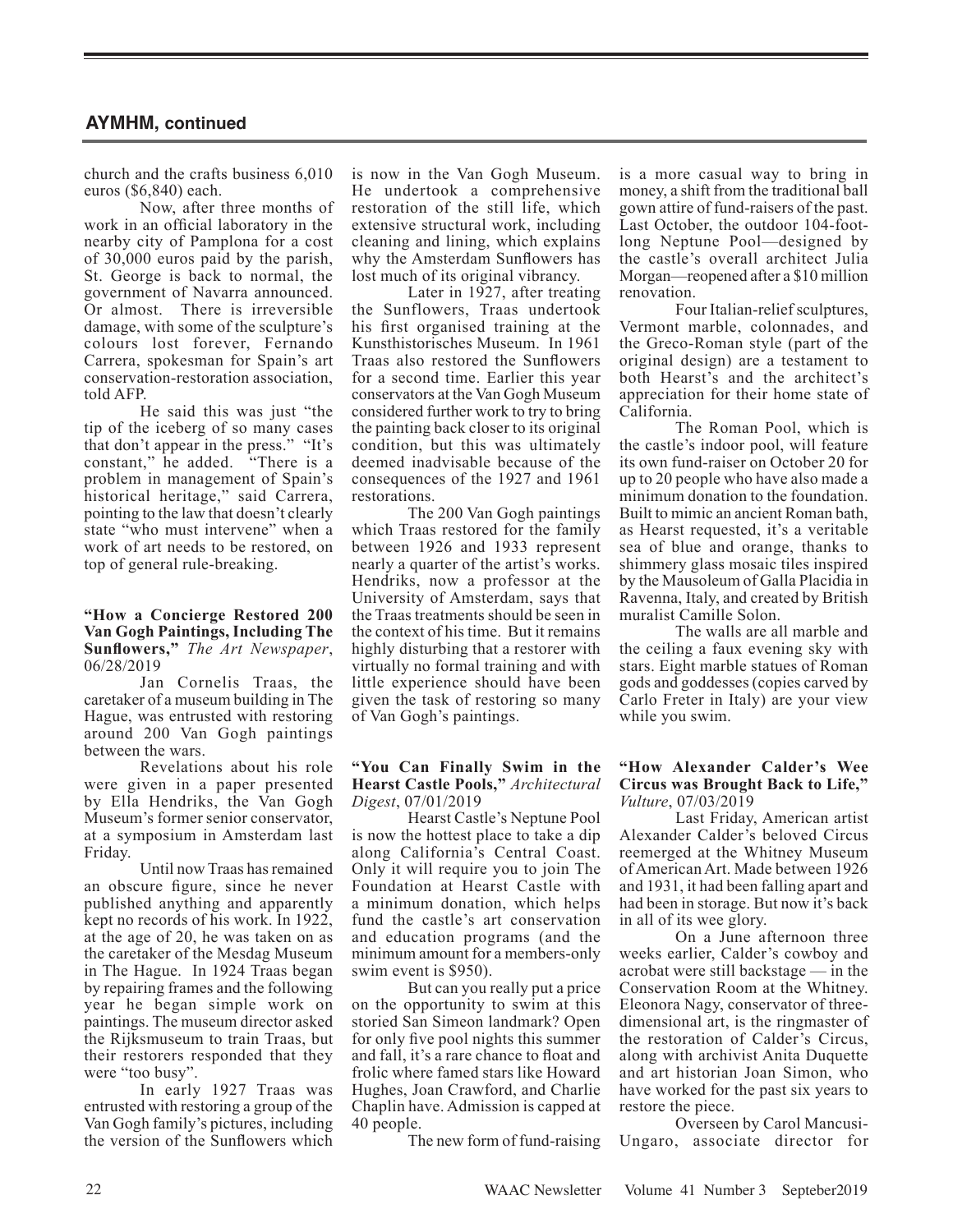conservation and research at the Whitney, the team researched the history of Calder's Circus extensively, studying videos of Calder performing the Circus, and even meeting with acrobats to learn about the physical motions that inspired Calder's miniature performers.

Nagy lifts the cowboy's silk scarf, and underneath a vibrant, deep green shade is revealed. The once-brilliant colors are essential to understanding the piece, Nagy explains.

"Calder wrote about this or at least mentioned it in several interviews and other things — that the circus was really vivid and that the intense color effect was a very important part of the circus for him." To revive the color of the piece, the conservators consulted with Swedish scientist Jacob Thomas. Using a machine invented by Thomas, they employed 3-D laser imaging and photogrammetry to collect data and then determined the best conditions for displaying the piece without causing further damage.

"It stays faded," Nagy says. "Nothing happens to it [physically]." What may be the greatest feat in restoring Calder's Circus is, in effect, an optical illusion. The restored Circus will be displayed in a darkened room — as it was in Calder's original performances — under a new lighting system invented by the German-Italian firm OSRAM Clay Paky that has a wide and precise color temperature range, which allows the piece to be shown under lower light levels, while still enhancing the vividness of the objects.

### **"'Like a Military Operation': Restoration of Rembrandt's Night Watch Begins,"** *The Guardian,* 07/05/2019

The restorers, data experts and art historians at the Rijksmuseum call it Operation Night Watch. "Because it is like a military operation in the planning," said Taco Dibbits, the museum's general director.

In a specially constructed seven square metre glass chamber, a

team of 12 experts will work to bring back to its former glory one of the world's most spectacular paintings: The Night Watch by Rembrandt. The process will not only be performed in front of the public, in the building built in 1885 as a "cathedral of the arts", where The Night Watch occupies the "high altar" in the museum's gallery of honour, but will be livestreamed to millions around the world.

Beyond conserving the painting for generations to come – it was last restored in 1975 following a knife attack by a Dutch teacher – it is hoped that an initial 10-month research stage using the most sophisticated technology will bring new insights into how Rembrandt van Rijn made his masterpiece in 1642, whether he did, as is believed, make a preparatory sketch across the vast canvas and what changes he made along the way.

On Monday morning, Dibbits will offer the gathering crowds and online viewers an introduction to the team working on the masterpiece. "And then we will let them get to work," he said. "What we will do over the coming 10 months [is] map it layer by layer and pigment by pigment, and then on the basis of that we will make a plan for the conservation and then after that the conservation will start," Dibbits said.

#### **"Moscow Kremlin Museums Say 'Bravo!' to Restorers,"** *The Art Newspaper*, 07/10/2019

When the Moscow Kremlin Museums hosted the 2013 exhibition The Art of Restoration, it was a chance to see the normally hidden efforts of its conservation workshops. It proved to be one of the museum's most popular shows, with around 300,000 visitors.

For a few months, "restorers were like movie stars", says Elena Gagarina, the museum's director since 2001 (and daughter of the first cosmonaut, Yuri Gagarin).

The workshops will come into the spotlight once again this summer in the exhibition Guardians of Time: Conservation at the Moscow Kremlin Museums (12 July-13 October). Conservators from all departmentsmetal, paintings, textiles, and books and paper—have been involved in preparing the selection of 87 objects.

Among them are the first three items of Russian state regalia in the museum ever to undergo restoration, including the diamond-studded, furtrimmed coronation cap of Peter the Great.

The ongoing conservation campaign anticipates the museum's expansion from the Kremlin complex—a Unesco World Heritage site, with monuments dating back to the 14th century—to a converted shopping arcade in Red Square. The move was ordered by decree of another Kremlin resident, President Vladimir Putin, in 2015.

The Red Square facility, which will house new exhibition galleries, conservation workshops and part of the collections, is scheduled for completion in late 2022, Gagarina says.

#### **"Brilliant Assemblage: Pratt Practitioners and Students Help Restore Louise Nevelson's NYC Landmark",** *Pratt News*, 07/12/2019

Over the past five years, Pratt chemistry professor Cindie Kehlet, conservator Sarah Nunberg—whose teaching at Pratt introduces topics that relate to conservation, such as materials degradation—and Pratt students, have worked on a project that has required partnership across a range of fields and practices: the restoration of Louise Nevelson's Chapel of the Good Shepherd, the artist's immersive sculptural work at Saint Peter's Church in Manhattan.

Nunberg, Kehlet, and, most recently, student Lauryl Sandman have helped in the effort to painstakingly peel back the accumulated years from the 42-year-old Nevelson Chapel, as it is known today, while Pratt alumna Jane Greenwood, BArch '87, Principal of Kostow Greenwood Architects, has led renovations to the architecture of the space.

Since the chapel opened in 1977, the cut wood sculptures, covered with white alkyd paint, have degraded badly. The humidity and temperature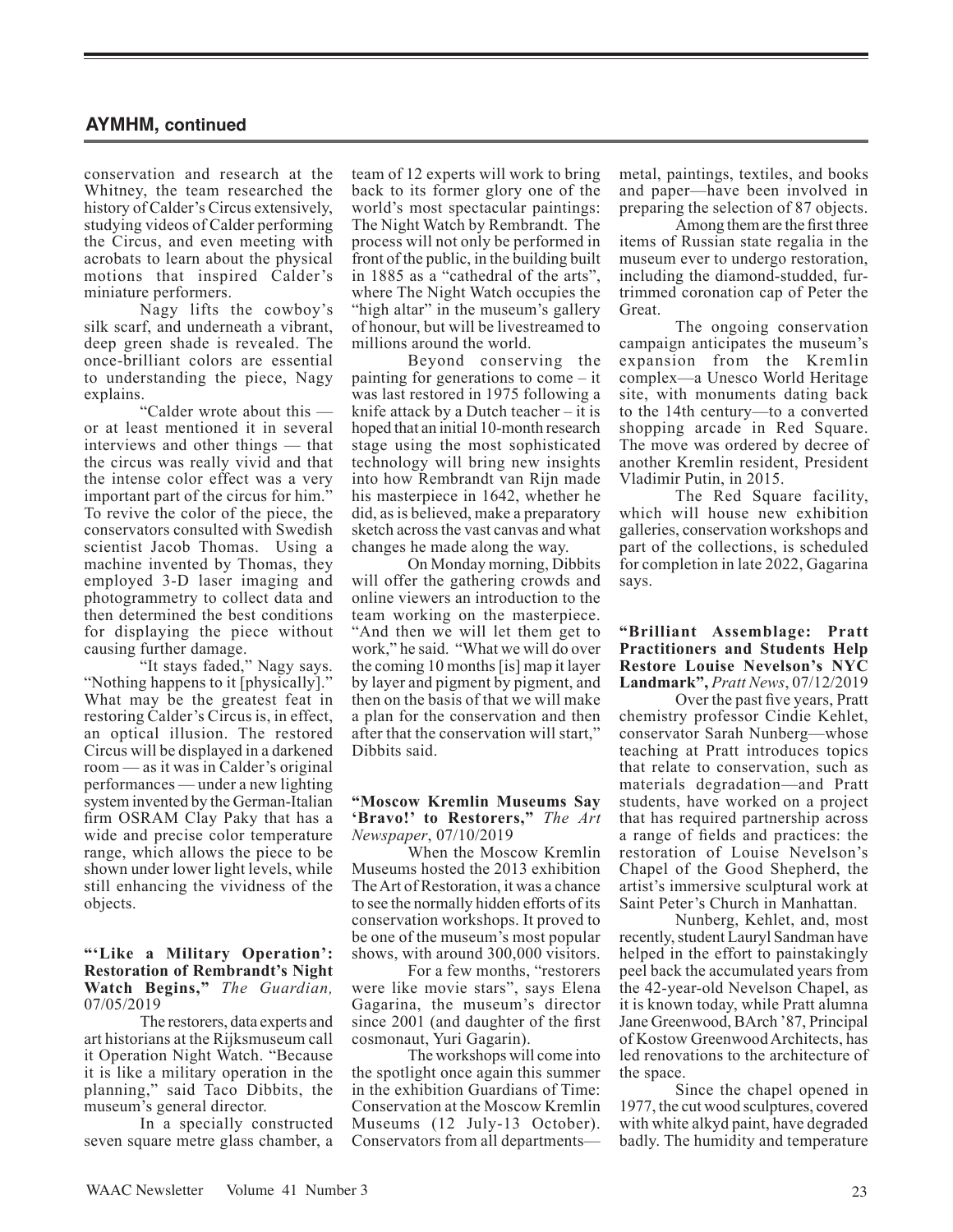of the space fluctuated over the years and, making matters more difficult, the sculptural objects were repainted and touched up with a different type of paint several times since the 1980s. Pratt student Lauryl Sandman, an art history major who joined the project last year, worked extensively with Nunberg and Kehlet on the investigative and hands-on work of restoration. She worked to carefully remove the water-soluble PVA overpaint to reveal Nevelson's original alkyd paint using a special cleaning gel created at and imported from the University of Florence.

In addition to installing a dedicated HVAC and humidification system, this work also entails the construction of a new environmental and acoustical envelope and a new lighting system with smart technology. The art and environmental restoration of Nevelson Chapel is expected to be completed in December.

#### **"Conservation of "Still life with Bust" (1936) by Mark Gertler from Southampton City Art Gallery,"** *True Vue*, July 2019

Still life with Bust, painted by British artist Mark Gertler in 1936, was acquired by Southampton City Council in 1953. The gallery is located in a major port in the southern shoreline of England.

The painting recently came to the Department of Conservation and Technology at The Courtauld Institute of Art for study and conservation treatment. While the structure was in good condition, the surface of the painting was covered by a layer of dirt that obscured the colours and gave the image a flat matte appearance. There were also white crystalline deposits on the surface.

Technical examination of the painting was undertaken to help determine the artist's techniques, paint analysis, and identification of the white deposits before deciding on an approach to the conservation treatment. Analysis revealed that the white deposits were composed of epsomite, a degradation product of magnesium carbonate added to the

paint by the manufacturer.

The formation of epsomite probably occurred when the painting was exposed to air containing the pollutant gas sulfur dioxide from diesel combustion. This is likely to have been produced by ships in the port, which is very close to Southampton City Art Gallery, where the painting was stored. Cruise ships release 1000 ppm of sulphur dioxide at idle, that is 60 times more sulphur dioxide than eighteen trucks.

Epsomite is water-soluble and could be removed from most areas of the painting relatively easily using a cotton swab. However. the surface of some paints were sensitive to water swabbing. In these areas special methods had to be developed to remove dirt without affecting the paint.

As part of the conservation of the painting a plan was made to prevent further deterioration and preserve the work for future generations. This included display of the work in a frame with Tru Vue 6mm Optium Museum Acrylic® sheet.

#### **"A Wall Street Lobby Restored to its Former Glory,"** *The Art Newspaper*, 07/19/2019

For 18 years it has been sealed off from the New York public: a soaring mosaic-clad lobby that represents the pinnacle of Art Deco design in a 1931 office tower that invites comparisons with the Chrysler Building or Empire State Building.

Now, after a yearlong \$1m restoration, developers are planning to feature the 33-foot-high lobby as a selling point in a mammoth conversion of the 51-storey Wall Street structure from office building to residential tower.

Known as the Red Room, the ground floor features a 13,000 sq. ft floor-to-ceiling mosaic stretching from floor to ceiling in oxblood red, orange and gold-leaf that attests to a striking design collaboration between the architect Ralph Walker and the often-overlooked muralist Hildreth Meière.

The restoration team scrubbed

the tiles with a nonabrasive cleaning solution, and all of the metal weaving through the lobby was stripped to make way for a new lacquer. Pieces of brass were refabricated, and window handles in the lobby that had disappeared were replaced.

There was a bit of serendipity: before the restoration, when workers were emptying the office building, they discovered two big boxes of unused tile dating from the 1930s. Restorers used them to replace tile that had degraded. Once the building is occupied, the lobby will function as a retail space, and will be open to the public.

#### **"The Iconic Murals of Millard Sheets are Disappearing from LA**," *LA List*, 07/31/2019

On June 17, scaffolding went up at 2600 Wilshire Blvd. in Santa Monica to begin the meticulous process of removing "Pleasures Along the Beach," a mural that has adorned the Home Savings Building since its construction in 1970.

Depicting the history of Santa Monica's seaside pleasures, the 16.5 foot by 40-foot glass mosaic was assembled by artist Nancy Colbath on behalf of the Sheets Design Studio. Both the mural and the building were designed by Millard Sheets, an artist and architectural designer who created some of California's most recognizable public art fixtures.

His works include the Scottish Rite Masonic Temple (now Marciano Art Foundation) as well as the "Angel's Flight" painting at LACMA.

Over the last three decades, his murals have been removed from buildings in Beverly Hills, Pasadena, San Jose and San Antonio. In Long Beach and Redwood City, they've been painted over.

The Santa Monica mosaic's removal, overseen by Brian Worley, an art and restoration expert who Sheets mentored, should take more than two months. Then, it begins the journey to its new home, the Hilbert Museum of California Art at Chapman University.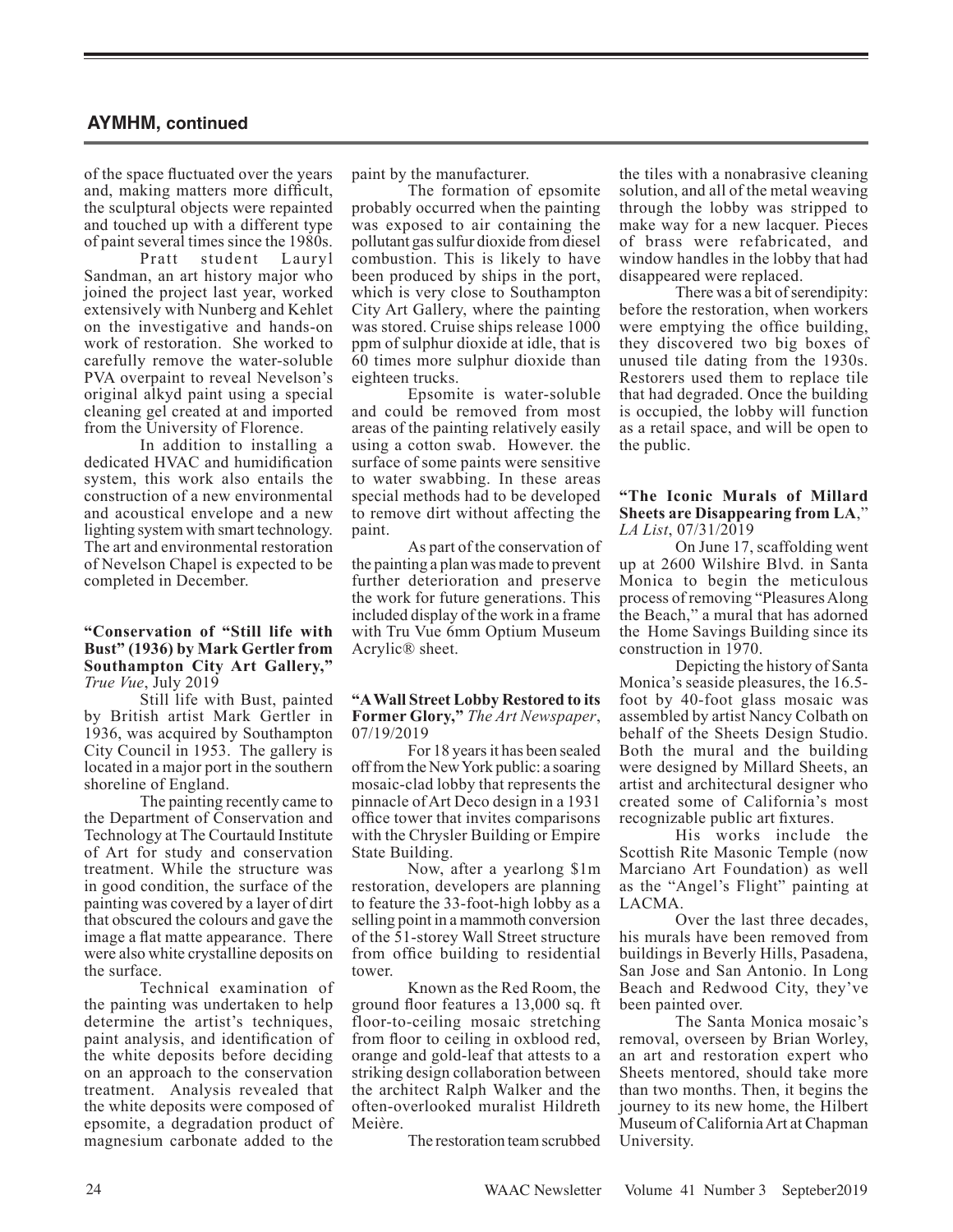To many, the mural's removal marks the end of a hard-fought battle to preserve the Home Savings Building, a Santa Monica landmark from an era when banks weren't just interchangeable stucco boxes but civic edifices meant to connote security, stability and a bedrock faith in capitalism. The mural was the exterior centerpiece of Sheets' 25th Home Savings Building.

"Santa Monica as a beach city is the theme of the artworks the colorful mosaic on the facade, the sculpture of a child riding on a dolphin at the east entrance and the stained glass," a press release from the Santa Monica Conservancy explains. The building remained a bank until 1998 when it was taken over by a retail tenant.

The trouble began in 2013 when the building was approved for landmark designation by the Landmarks Commission, but the City Council reversed the decision in 2016 on a technicality. The Santa Monica Conservancy appealed that decision. The City Council again granted the site local landmark status in 2017 but revoked it in September 2018.

Instead, Santa Monica paid the owner \$250,000 in damages, and he agreed to remove the artwork and donate it to a nonprofit or the city. The city, it seems, never intended to take the art, hence its new home in the city of Orange. That fact is cold comfort to historic preservationists in Santa Monica.

#### **"This Chemist is Preserving Art— Before it's too Late**, *National Geographic,* September 2019

Eric Breitung works at the intersection of art and science literally. A conservation scientist at New York's Metropolitan Museum of Art, he uses analytical chemistry to help preserve priceless artwork.

But where others concentrate on specific paintings or sculptures, Breitung—a lifelong art lover and former General Electric research scientist—takes a broad approach: "My focus is the environment of the whole museum." That means preparing the Met for some 60 exhibitions each year, in spaces that range from 100 to 20,000 square feet.

Design elements for each exhibit contain chemicals that could be damaging, depending on the art. For instance, acetic acid in a fabric display-case liner might be safe for a clothing exhibit but would corrode metallic art. Breitung and his three-member team are trying to develop a first ever "Rosetta stone of volatile chemicals that are in modern materials, so we can determine what levels are problematic for different types of art."

Breitung's lab is at the forefront of preventive conservation in the museum world. "Conservation started by looking at how to treat objects that have been damaged… Now we're thinking about how to set up displays and storage so that kind of damage doesn't happen in the first place."

The concept isn't new, says Breitung. But the focus is. "We're sharing everything we're learning on the web in hopes that others will apply the same principles to their cultural heritage." That goes for anyone with art, whether it's in a museum or a home.

#### **'How 40 Kgs of Onions were Used to Restore Paintings on the Life of Adi Sankaracharya,"** *The Hindu*, 08/02/2019

In 2018, when artist Saju Thuruthil, head of the Fine Arts Department, Sree Sankaracharya University of Sanskrit (Kalady), saw for the first time, after the floods, the condition of the University's 31 oil paintings based on the life of Adi Sankaracharya, he was shocked.

"College had re-opened after the floods, and we had opened the Kanakadhara auditorium. Cleaning was being done and we had opened it for classes. That's when we discovered the paintings – some had fallen off, the frames of some had broken. It was a very sad spectacle," recalls Saju.

A trained art conservationist and art restorer, from the National Museum Institute (Delhi) Saju offered to restore the paintings as was possible. On getting the goahead from the University VC, Dr Dharmaraj Adatt, he embarked on an eight-month long effort to restore the 6ft by 4ft paintings.

The oil paintings by Thiruvananthapuram-based artist JR Palakkal, in the hybrid Indo-European style called 'company painting', were done 25 years ago for the University. The series has 32 paintings (32 is symbolic of the years the philosopher lived).

He hadn't expected the restoration to take so much time. "I thought, at the most, it would take two months, but I had misjudged the damage. There were several layers of dirt and fungus on the paintings. The restoration had to be executed carefully; in this case it was more conservation. The 51-year-old artist explains, "We had to first remove mud and dust from the paintings, only then did we remove the paintings from the frame.

After which we dried the canvas in the sun, not under direct sunlight which was followed by rubbing the paintings with onions, to remove fungus and bacteria. Then wiped with isopropyl alcohol (diluted in water) and also acetone – these don't damage the works." He offers as an interesting nugget that they used 40 kilos of onion for the conservation. Primarily a mural artist, Saju has restored murals in 14 temples across the State.

#### **"Saint Louis Art Museum is Almost Finished Restoring 169 Year Old Painting After 8 Years of Work,"** *Knox Radio*, 08/05/2019

The Saint Louis Art Museum has nearly completed its conservation project of a massive panorama painting after eight years. The painting is called the "Panorama of the Monumental Grandeur of the Mississippi Valley," and is the only known Mississippi River panorama that exists today.

It was in a state of disrepair until the museum began its conservation in 2011, and since then has slowly been restored. The work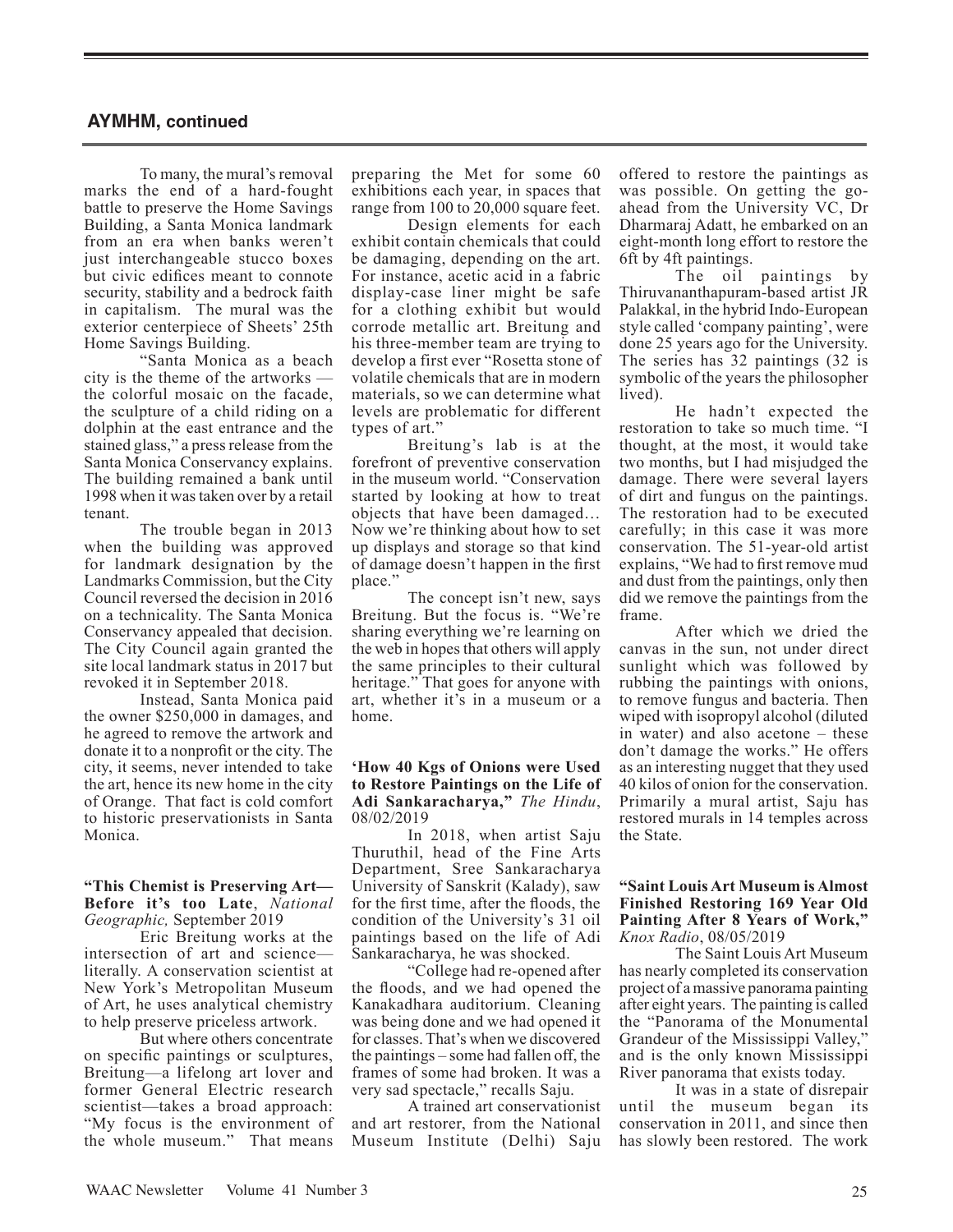was created in the mid-19th century by John J. Egan and consists of 350 feet of fabric that was scrolled horizontally from one roller to another to display 25 unique painted scenes. Over time, the repetetive scrolling process caused sections of paint to wear off, as well as other damage.

**"Golden Touch Up: King Tutankhamun's Coffin Undergoes First Ever Restoration at New Grand Egyptian Museum,"** *The Art Newspaper*, 08/05/2019

One of the world's most famous ancient artefacts is currently undergoing its first restoration in Egypt.

The golden coffin of King Tutankhamun, the young pharaoh who ruled Ancient Egypt from around 1332-23BC, was transferred from its tomb in Luxor to the soonto-open Grand Egyptian Museum (GEM) in Cairo on 12 July.

It is the first time it has been moved since it was famously discovered in the king's intact, treasure-packed tomb by the British archaeologist Howard Carter in 1922.

The two-metre-long coffin was transported on the 650km journey from the Valley of the Kings in the south of the country to the GEM, which is located close to the Pyramids of Giza. The decision to move the coffin was made after preliminary examinations inside the tomb revealed that it had developed cracks in its gilded layers of plaster, particularly on the lid and base.

The moving team used antivibration units to protect the weak structure of the piece and packed the space around it with acid-free materials that absorb humidity, a statement says. After arriving at the museum, the coffin was isolated in a separate room for seven days and then fumigated.

The restoration work, which is being carried out in the museum's state-of-the-art conservation centre, will include non-invasive repairs to the plaster and gilding and is expected to take at least eight months.

The coffin is part of a set of three, nestled within one another, that were discovered in Tutankhamun's tomb. The innermost coffin, which is mummy-shaped and made of solid gold, and the middle coffin, which is made of gilded wood, were removed soon after their discovery and taken to Cairo's National Museum of Egyptian Civilisation, where they remain on display today.

When conservation on the outer coffin is complete and the new museum opens some time next year, the three pieces will go on show together for the first time since 1922.

#### **"Louvre Abu Dhabi Undertakes First Artwork Restoration On-Site,"** *The National*, 08/06/2019

Montaine Bongrand, who specialises in the conservation of tapestries and fabrics, is currently conducting the first on-site artwork restoration at Louvre Abu Dhabi.

Inside the museum's heavily guarded conservation centre, Bongrand and her assistants are carefully restoring a large-scale tapestry that dates back more than three centuries. The piece is one of a series of 12 works, woven onto which are scenes from the hunting parties of Maximilian I.

Produced by Gobelins Manufactory, a tapestry factory in France, between 1665 and 1673, each large-scale piece corresponds to a month of the year. Of the dozen in the series, only four are known to still exist, all of which were acquired by Louvre Abu Dhabi last year. Two of these pieces, depicting the months of August and September, are currently on display at the museum.

In line with preserving these works, a timeline was devised to ensure that their exposure to damaging elements is limited. At present, Bongrand is restoring The Month of January, which depicts hunters and their hounds gathering around a bonfire, preparing their captured game. She and her team work once a week and require 500 hours to complete each tapestry.

The decision to bring this

restoration endeavour to the UAE hints at Louvre Abu Dhabi's aim to expand its conservation and restoration programme. The museum is also gearing up to launch its research and development centre, which will include a library, in November. It will serve as an educational resource for those in the field of museum studies, along with preservation, restoration and assessment of endangered collections.

#### **"Afghans Restore Art Destroyed by Taliban as Peace Deal Nears**," *CBS News*, 08/20/2019

The Taliban fighters arrived with hammers and hatred. What they left behind is laid out on tables at the National Museum of Afghanistan, 18 years later: shattered pieces of ancient Buddha figurines, smashed because they were judged to be against Islam.

Museum workers in Kabul have been trying to fit them together again as a nervous country waits for the Taliban and the U.S. to reach a deal on ending America's longest war. The agreement is expected to lead to intra-Afghan talks in which the extremist group would play a role in shaping Afghanistan's future.

As the workers pick with gloved hands through hundreds of neatly arranged shards labeled "ears," "hands," "foreheads" and "eyes," that future feels especially fragile. Sherazuddin Saifi remembers the day the Taliban arrived at the national museum in 2001, a period of cultural rampage in which the world's largest standing Buddha statues in Bamyan province were dynamited, to global horror.

For several days, the Taliban set upon the Kabul museum's trove of artifacts from Afghanistan's millennia-old history as a crossroads of cultures: Greek, Persian, Chinese and other. They selected offending items that showed human forms, even early Islamic ones, shattered them with hammers or smashed them against the floor.

"We could not prevent them. They were breaking all the locks,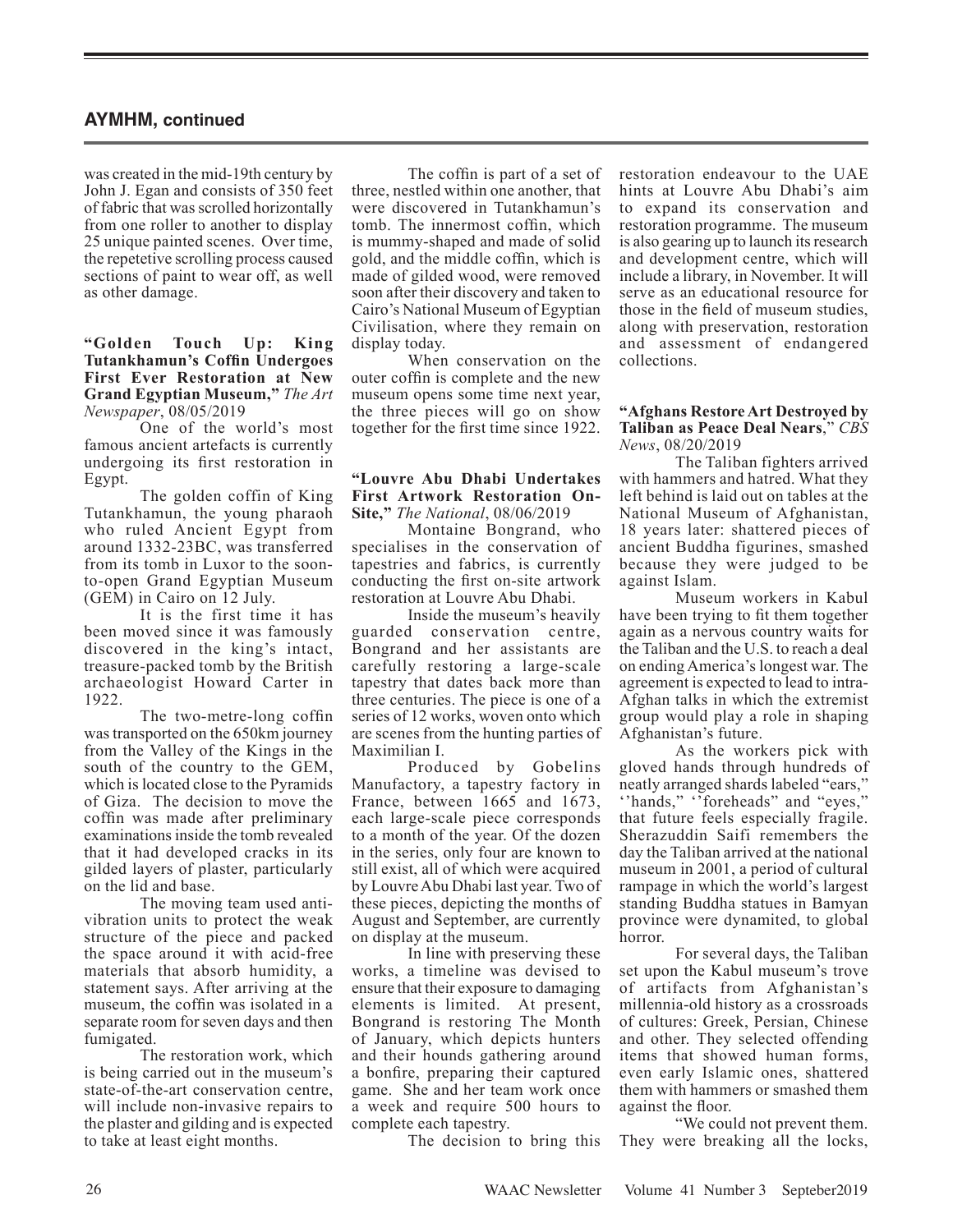entering each room and smashing all items into pieces," said Saifi, who is part of the restoration team. Much of the museum's holdings, thousands of pieces, were looted and the building was shelled, though some treasures were hidden in the presidential palace in Kabul and elsewhere.

The museum's recovery began in earnest in 2004, during the period when the defeated Taliban quietly began to regroup. A few hundred objects have been restored in recent years.

Now the museum and the University of Chicago's Oriental Institute are compiling as complete an inventory as possible in the hope of tracking down missing artifacts - and saving a digital record of the collection in case of further threat.

That database is more than 99% complete, with more than 135,000 surviving pieces, the Oriental Institute says. For the missing artifacts it hopes to create digital "wanted" posters with their images to post online, "so that these objects can be spotted, and ideally recovered and repatriated."

Experts and advocates of Afghanistan's rich history have expressed dismay that cultural preservation apparently has not been on the agenda in the U.S.-Taliban negotiations, which have been focused on a U.S. troop withdrawal and Taliban guarantees that the country will not be used as a launching pad for global terror attacks.

#### **"Suzanne Deal Booth Gives University of Chicago \$1 Million for Art Conservation,"** *Art Forum*, 08/06/2019

The University of Chicago's department of art history has received a \$1 million gift from activist, philanthropist, and Napa Valley vintner Suzanne Deal Booth in support of its art conservation program.

The funds will be used to establish an endowment that builds upon the university's fiveyear conservation initiative, which launched in the spring of 2018. The pilot program created a new professorship, courses, and other opportunities for

students to learn about art conservation and conservation science on campus and includes an annual internship in the field.

Open to both undergraduates and graduate students, the conservation courses—called the Suzanne Deal Booth Conservation Seminars—focus on the research and treatment of objects in the collections of the university and the Art Institute of Chicago. They also draw upon available resources from UChicago's Pritzker School for Molecular Engineering, an interdisciplinary research institute.

Maria Kokkori, an associate conservation scientist for scholarly initiatives at the Art Institute of Chicago, taught the first class offered by the university, titled The Material Science of Art.

#### **"Preserving Art Through Tech: Conservators can now Adjust Museum Conditions Remotely,"** *Hypepotamus,* 08/26/2019

Museums have the highpressure task of keeping the world's most-valuable art in pristine condition for current and future visitors to enjoy. To preserve their charges, museum curators must stay on top of humidity, vibration, lighting, and temperature to make sure the art doesn't suffer any decay.

When Nathan McMinn and Austin Senseman went on a walkthrough of an Alabama museum, they saw how many museums check environmental levels by manually plugging a USB into sensors every single day. "The issue is that wi-fi doesn't work in most collection spaces as the spaces are big and the buildings don't carry the signal very well," he explains.

For the museums that did have working sensors, the data provided was often intensely complex. Only a highly-trained art conservation professional could decipher the insights. Senseman and McMinn started exploring how low-frequency, long-range radio frequency networks could allow for remote monitoring in galleries.

They identified one network with advantages like excellent range and great power performance, and founded Conserv to commercialize the technology. Conserv combines proprietary radio frequency sensors with a real-time digital dashboard to identify and flag sub-optimal environmental conditions and provide insights to fix them.

Rather than on-boarding each individual piece of art, Conserv approaches environmental monitoring from a high view, on a per-room basis. Conservators can see overall humidity, vibration, temperature, and lighting factors and adjust them using a dropdown menu.

The platform operates on a freemium revenue model, so if a museum already has their own sensors, they can enroll with Conserv to just use the platform. The Birmingham, AL-based team has been beta testing with 10 customers, including large art institutions and organizations across the country. They will publicly launch at the end of September.

#### **"The Chemistry of Art: Scientists Explore Aged Paint in Microscopic Detail to Inform Preservation Efforts,"** *Lawrence Berkeley National Laboratory*, 08/29/2019

The formation of metal soaps in artwork composed with oil paints can cause "art acne" which poses a pressing challenge for art conservation around the globe.

To learn more about the chemical processes involved in aging oil paints in microscopic and nanoscale detail, an international team led by researchers at the National Gallery of Art and the National Institute of Standards and Technology (NIST) conducted a range of studies that included 3D X-ray imaging of a paint sample at the Advanced Light Source (ALS), a synchrotron at the Department of Energy's Lawrence Berkeley National Laboratory (Berkeley Lab).

"An estimated 70 percent of oil paintings might already have or will have these metal-soap problems," said Xiao Ma, Charles E. Culpeper